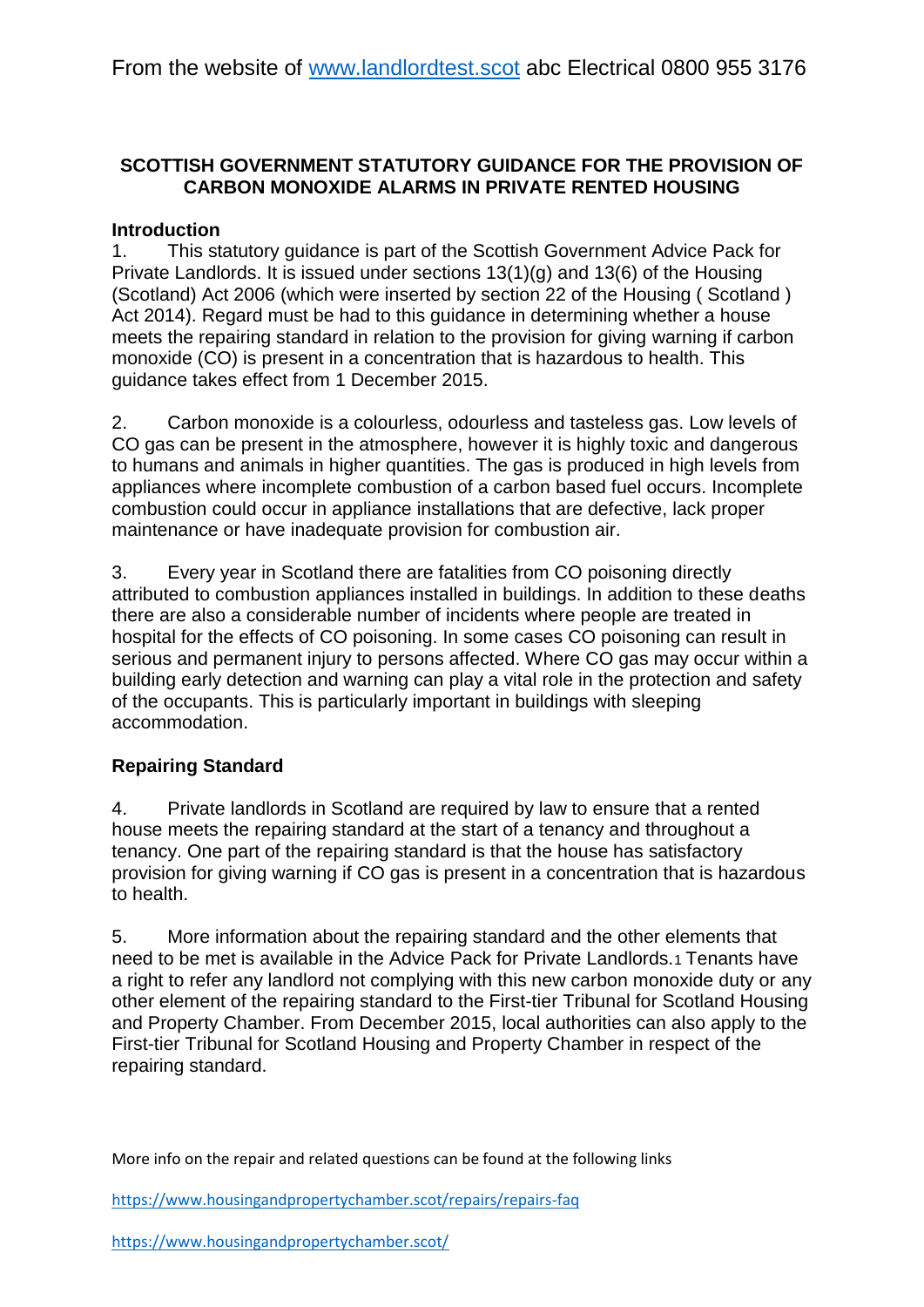6. Combustion appliances such as boilers, fires (including open fires ), heaters and stoves fuelled by solid fuel, oil or gas all have the potential to cause CO poisoning if they are poorly installed or commissioned, inadequately maintained or incorrectly used. Inadequate ventilation or a lack of the correct maintenance of appliances, flues and chimneys are the main causes of CO poisoning. Poisonous CO gas is produced when fuel does not burn properly. Incidents of poisoning can also occur through deterioration of the structure of the flue or chimney.

7. The installation of CO detectors is intended to reduce the risk of CO poisoning and the consequent loss of life and serious injury. The repairing standard sets a high benchmark for CO detection, matching the standard required for new building. Private landlords should make every effort to ensure that all the properties they let to tenants meet this standard regardless of when the tenancy started and what previous requirements have already been met .

8. As stated in section 13(6) of the 2006 Act, in deciding whether this standard is met in relation to giving warning when a hazardous level of CO gas is present, regard must be had to any building regulations and any guidance on the subject issued by Scottish Ministers.

9. Landlords should bear in mind that there are other standards that may need to be met in addition to the repairing standard such as those relating to Houses in Multiple Occupation (HMOs) which must meet physical standards set by the licensing local authority. Detection of carbon monoxide is covered in section 4.5 of the Scottish Government guidance for local authorities on licensing of HMOs

#### **Landlord's Responsibilities**

10. Landlords should be aware of what the building regulations say in relation to CO detection and have regard to those regulations in assessing what level of CO detectors are needed to ensure that the home has satisfactory provision for detecting and warning of the presence of CO gas in a concentration that is hazardous to health.

11. In order to alert occupants to the presence of levels of CO gas which may be harmful to people, private landlords must ensure that a detection system is installed in all dwellings they rent to tenants where there is :

- a fixed combustion appliance (excluding an appliance used solely for cooking) in the dwelling or
- a fixed combustion appliance in an inter-connected space, for example, an integral garage
- a combustion appliance necessarily located in a bathroom (advice would be to locate it elsewhere ) - the CO detector should be sited outside the room as close to the appliance as possible but allowing for the effect humid air might have on the detector when the bathroom door is open.

More info on the repair and related questions can be found at the following links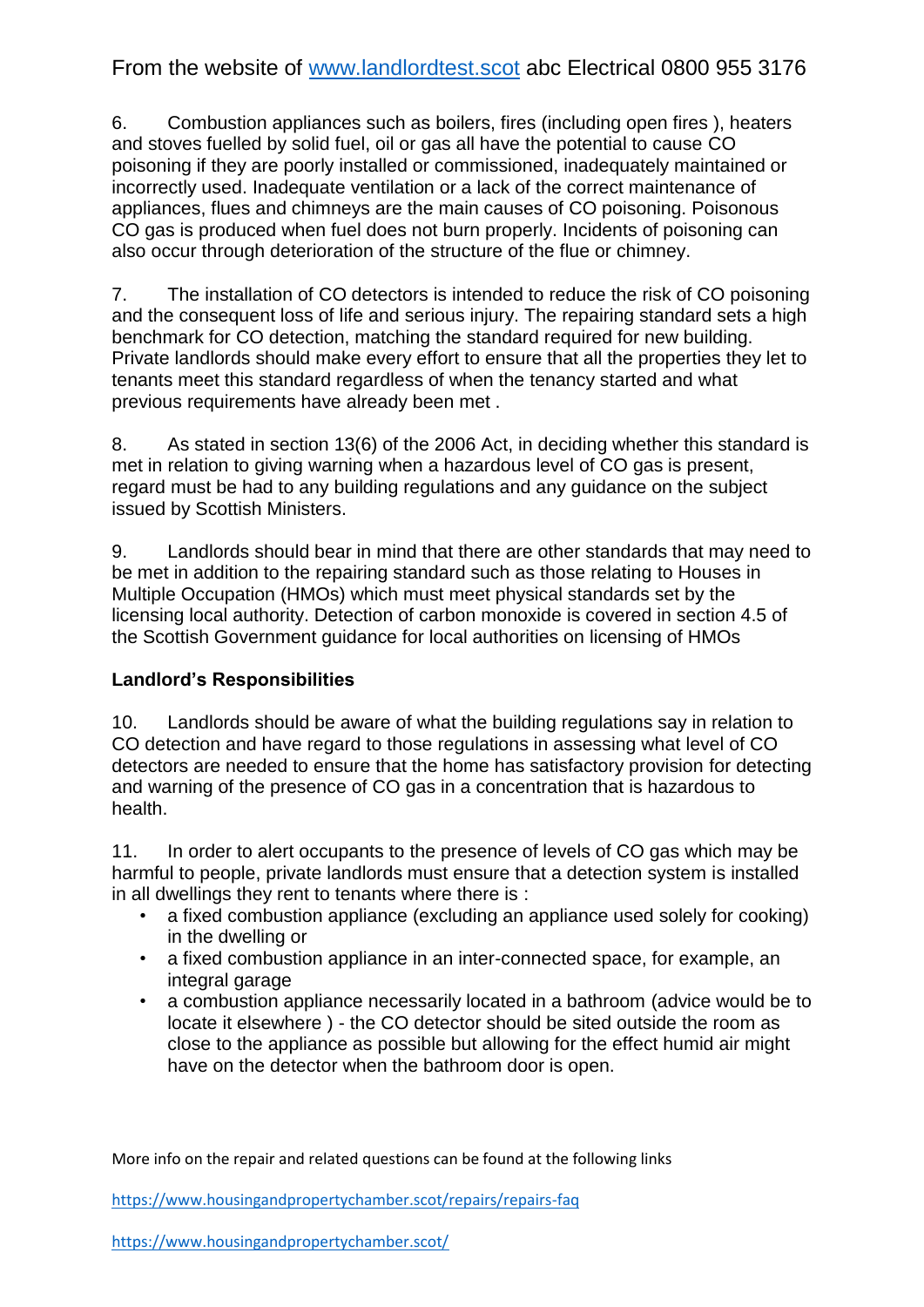12. A CO detection system is not required in an attached out-building or garage where there is no inter-connection with the house e.g. a door. To be clear, if there is no way that CO could reasonably be expected to find a path into the house there is no need for a detector.

13. CO detectors should be powered by a battery designed to operate for the working life of the detector which is usually between five and seven years. The detector should incorporate a warning device to alert the users when its working life is due to expire and should be replaced on or before the expiry date. Hard wired mains operated CO detectors with fixed wiring (not plug in types) may be used as an alternative, provided they are fitted with a sensor failure warning device. CO detectors must comply with BS EN 50291-1:2010+A1:2012 2 and, where hard-wired or wireless installations are adopted, applicable European directives.

14. Private landlords may install combined Fire / CO detectors providing they meet the appropriate requirements of BS EN 50291-1:2010+A1:2012 with regard to CO detection/alarm activation. It will however be a requirement that the detectors be hard wired to ensure compliance with the guidance on satisfactory provision for detecting and warning of fires. As outlined above single CO detectors can be battery powered.

15. Audibility levels in adjoining rooms and the effect of CO gas moving throughout the building should be taken into account. CO detectors should include an integral sounder.

16. A CO detection system to alert occupants to the presence of CO gas should consist of at least:

- 1 CO detector in every space containing a fixed combustion appliance (excluding an appliance used solely for cooking) and
- 1 CO detector to provide early warning in high risk accommodation, that is, a bedroom or principal habitable room, where a flue passes through these rooms.
- Unless otherwise indicated by the manufacturer, CO detectors should be either:
- ceiling mounted and positioned at least 300 mm from any wall or
- wall mounted and positioned at least 150 mm below the ceiling and higher than any door or window in the room.

2 Misquoted BS EN 50291-1+A1:2002 removed, replaced with correct reference BS EN 50291-1:2010+A1:2012

More info on the repair and related questions can be found at the following links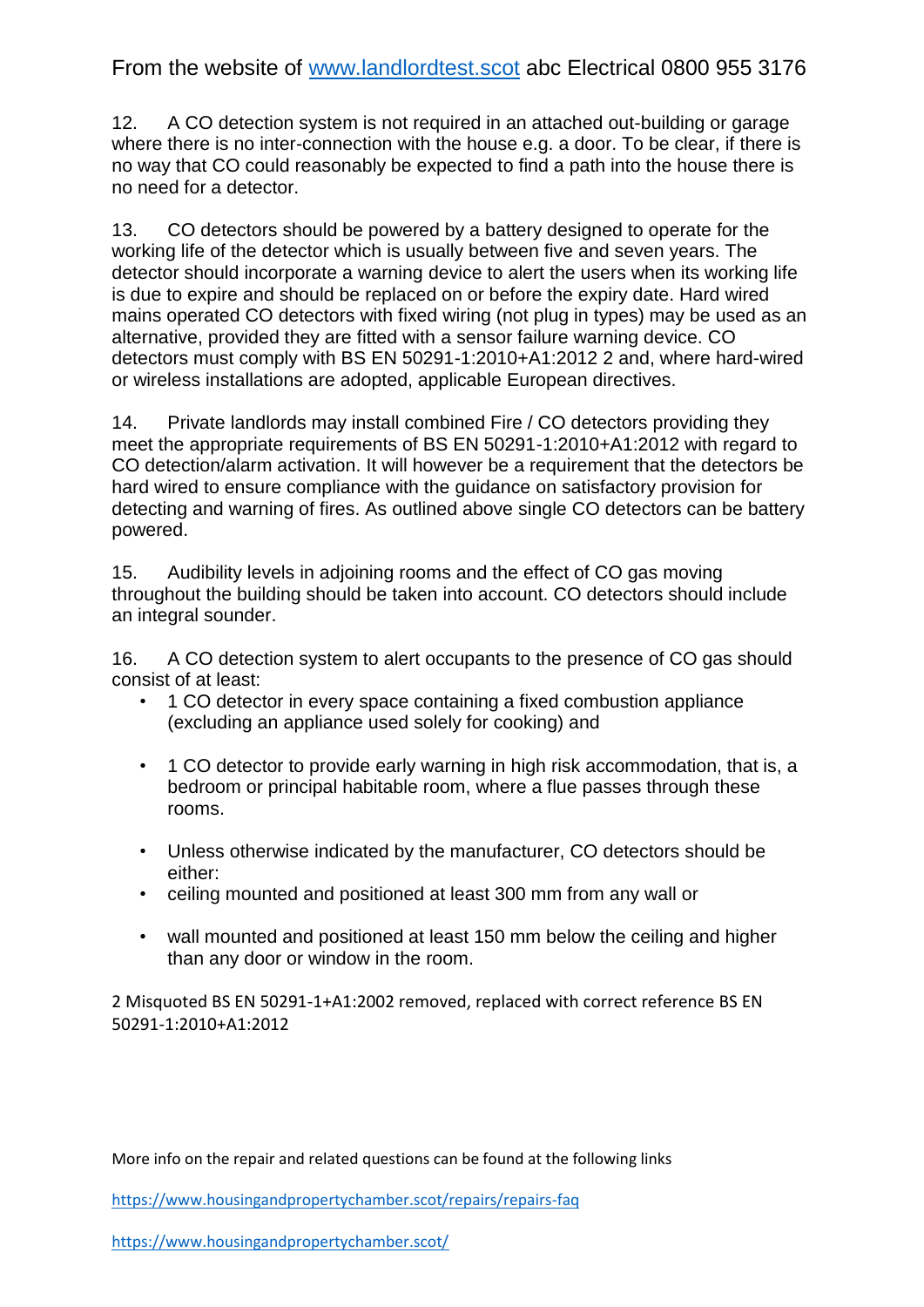17. CO detectors in the space containing the combustion appliance should be sited between 1 and 3 metres from the appliance.

- If the combustion appliance ( primarily boilers ) is located within a small space, usually a cupboard, the detector should be sited outside the space / cupboard with the appropriate distance between appliance and detector of between 1 and 3 metres.
- If the combustion appliance ( primarily boilers ) is located in an attic, the detector should ideally be sited between 1 and 3 metres from the appliance in the attic and another interlinked detector sited outside the attic near the attic hatch. Where this is not possible, a detector sited outside the attic as near the attic hatch as possible is acceptable.
- 18. A carbon monoxide detector should not be sited:
	- in an enclosed space (for example in a cupboard or behind a curtain)
	- where it can be obstructed (for example by furniture)
	- directly above a sink
	- next to a door or window
	- next to an extractor fan
	- next to an air vent or similar ventilation opening
	- in an area where the temperature may drop below -10°C or exceed 40°C. unless the detector is designed to do so
	- where dirt and dust may block the sensor
	- in a damp or humid location or
	- in the immediate vicinity of a cooking appliance

19. Landlords should be mindful that the provision of a CO detection system should not be regarded as a substitute for the correct installation and regular servicing of all combustion appliances. For example, under the Gas Safety (Installation and Use) Regulations 1998 landlords are legally responsible for the safety of their tenants in relation to gas safety – by law landlords must:

- Repair and maintain gas pipework, flues and appliances in safe condition
- Ensure an annual gas safety check is done on each appliance and flue
- Keep a record of each gas safety check

20. Whilst landlords are entitled to rely on professional advice from a suitably qualified person, for example, a Gas Safe Registered engineer, they should be aware of their personal responsibility to ensure any house they rent meets the repairing standard which now includes this new duty in relation to carbon monoxide detection.

More info on the repair and related questions can be found at the following links